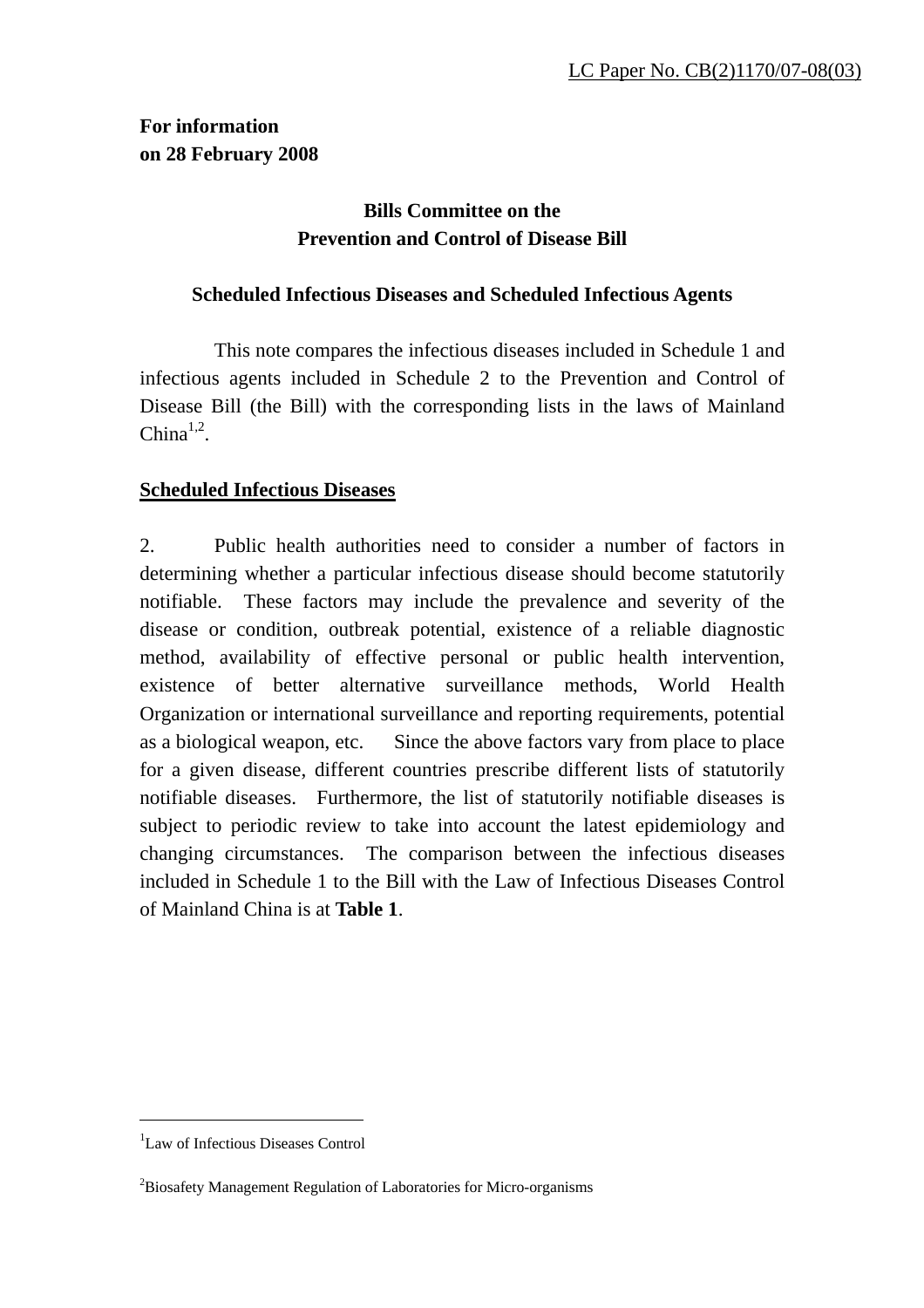# **Table 1 - Comparison between the lists of diseases in the Law of Infectious Diseases Control of Mainland China and Schedule 1 to the Prevention and Control of Disease Bill**

| <b>Prevention and Control of Disease Bill</b>   | <b>Law of Infectious Diseases</b> |
|-------------------------------------------------|-----------------------------------|
|                                                 | <b>Control of Mainland</b>        |
|                                                 | <b>China</b>                      |
| Acute poliomyelitis (急性脊髓灰質炎(小兒麻痺))             | 脊髓灰質炎                             |
|                                                 | (Poliomyelitis)                   |
| Amoebic dysentery (阿米巴痢疾)                       | 阿米巴性痢疾(Amoebic                    |
|                                                 | dysentery)                        |
| Anthrax (炭疽)                                    | 炭疽(Anthrax)                       |
| Bacillary dysentery (桿菌痢疾)                      | 細菌性痢疾(Bacillary                   |
|                                                 | dysentery)                        |
| Cholera (霍亂)                                    | 霍亂(Cholera)                       |
| Dengue fever (登革熱)                              | 登革熱(Dengue fever)                 |
| Diphtheria $(\exists$ 喉)                        | 白喉(Diphtheria)                    |
| Escherichia coli O157: H7 infection (大腸桿菌       | 感染性腹瀉病(Infective                  |
| O157: H7 感染)                                    | diarrhoea)                        |
| Food poisoning (食物中毒)                           | 感染性腹瀉病(Infective                  |
|                                                 | Diarrhoea)                        |
| Influenza A (H2), Influenza A (H5), Influenza A | 人感染高致病性禽流感                        |
| (H7), Influenza A (H9) (甲型流行性感冒(H2)、甲           | (Highly pathogenic avian          |
| 型流行性感冒(H5)、甲型流行性感冒(H7)、甲型                       | influenza)                        |
| 流行性感冒(H9))                                      |                                   |
| Japanese encephalitis (日本腦炎)                    | 流行性乙型腦炎                           |
|                                                 | (Japanese encephalitis)           |
| Leprosy (麻風)                                    | 麻風病(Leprosy)                      |
| Leptospirosis (鈎端螺旋體病)                          | 鈎端螺旋體病                            |
|                                                 | (Leptospirosis)                   |
| Malaria $(\n$ 疾)                                | 瘧疾(Malaria)                       |
| Measles (麻疹)                                    | 麻疹(Measles)                       |
| Meningococcal infection (invasive) (腦膜炎雙球菌      | 流行性腦脊髓膜炎                          |
| 感染(侵入性))                                        | (Epidemic meningitis)             |
| Mumps (流行性腮腺炎)                                  | 流行性腮腺炎(Mumps)                     |
| Paratyphoid fever (副傷寒)                         | 副傷寒(Paratyphoid fever)            |

### (A) Diseases included on both lists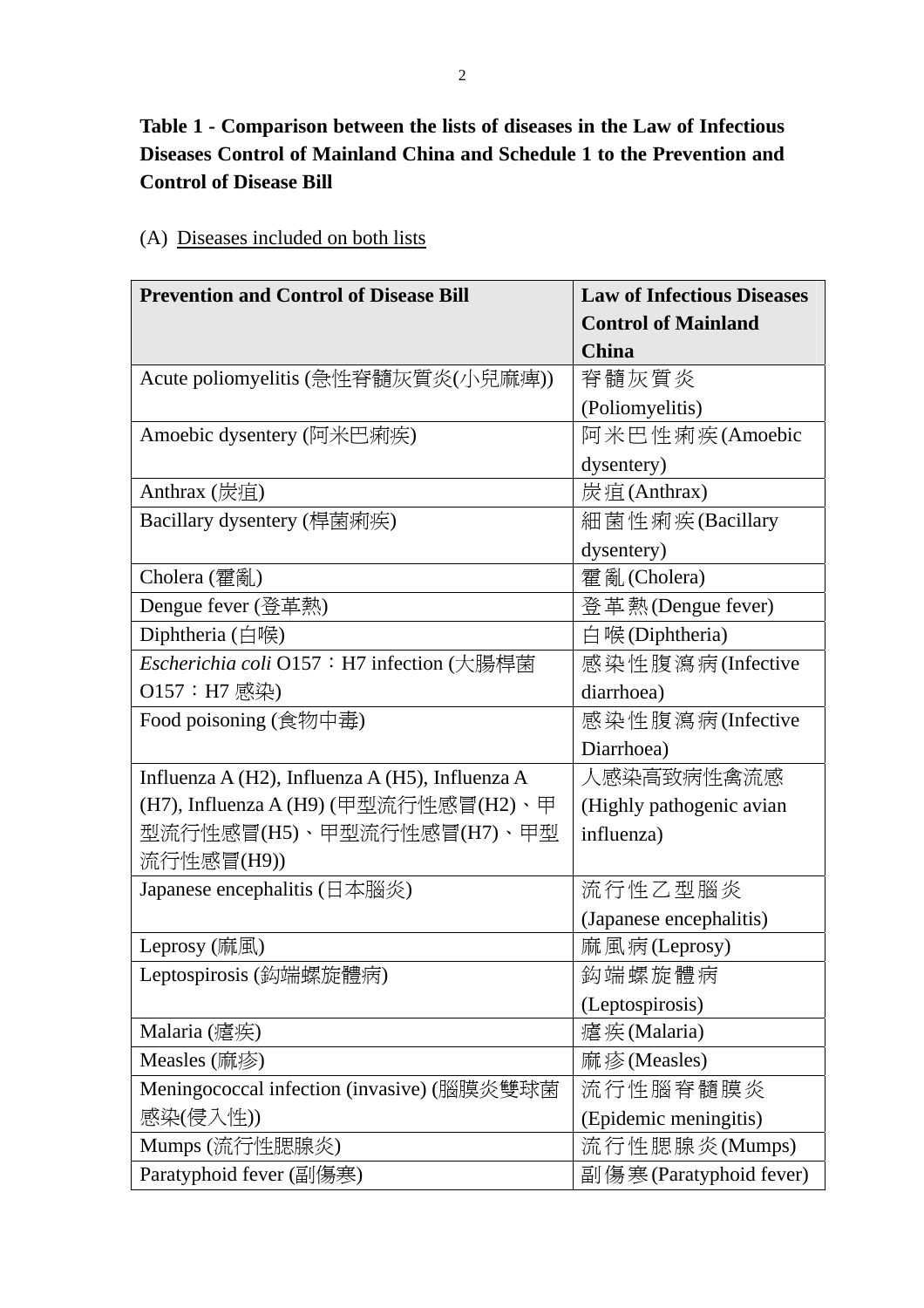| <b>Prevention and Control of Disease Bill</b> | <b>Law of Infectious Diseases</b> |
|-----------------------------------------------|-----------------------------------|
|                                               | <b>Control of Mainland</b>        |
|                                               | <b>China</b>                      |
| Plague (鼠疫)                                   | 鼠疫(Plague)                        |
| Rabies (狂犬病)                                  | 狂犬病(Rabies)                       |
| Rubella and congenital rubella syndrome (風疹(德 | 風疹(Rubella)                       |
| 國麻疹)及先天性風疹綜合症)                                |                                   |
| Scarlet fever (猩紅熱)                           | 猩紅熱 (Scarlet fever)               |
| Severe Acute Respiratory Syndrome (嚴重急性呼      | 傳染性非典型肺炎                          |
| 吸系統綜合症)                                       | (Infective atypical)              |
|                                               | pneumonia)                        |
| Tetanus (破傷風)                                 | 新生兒破傷風(Neonatal                   |
|                                               | tetanus)                          |
| Tuberculosis (結核病)                            | 肺結核(Tuberculosis)                 |
| Typhoid fever (傷寒)                            | 傷寒(Typhoid fever)                 |
| Typhus and other rickettsial diseases (斑疹傷寒及  | 流行性和地方性斑疹傷                        |
| 其他立克次體病)                                      | 寒(Epidemic and Urban              |
|                                               | typhus)                           |
| Hantavirus infection (漢坦病毒感染)                 | 流行性出血熱(Epidemic                   |
|                                               | haemorrhagic fever)               |
| Viral hepatitis (病毒性肝炎)                       | 病毒性肝炎(Viral                       |
|                                               | hepatitis)                        |
| Whooping cough (百日咳)                          | 百日咳(Whooping cough)               |

(B) Diseases included only on the list of the Law of Infectious Diseases Control of Mainland China

| <b>Disease</b>       | Justifications for not including it in the Bill             |
|----------------------|-------------------------------------------------------------|
| HIV/AIDS,            | In Hong Kong, there are well-tested and effective systems   |
| gonorrhoea, syphilis | for the surveillance of HIV/AIDS, gonorrhoea, and syphilis. |
| (艾滋病、淋病、梅)           | For HIV /AIDS, Hong Kong follows the recommended            |
| 毒)                   | surveillance systems from WHO and the Joint United          |
|                      | Nations Programme on HIV/AIDS to monitor HIV/AIDS           |
|                      | for low epidemic areas. The voluntary HIV/AIDS              |
|                      | reporting system and seroprevalence surveys comprising      |
|                      | unlinked anonymous screening and voluntary testing of       |
|                      | selected groups have been successfully tracking the disease |
|                      | trend in Hong Kong.                                         |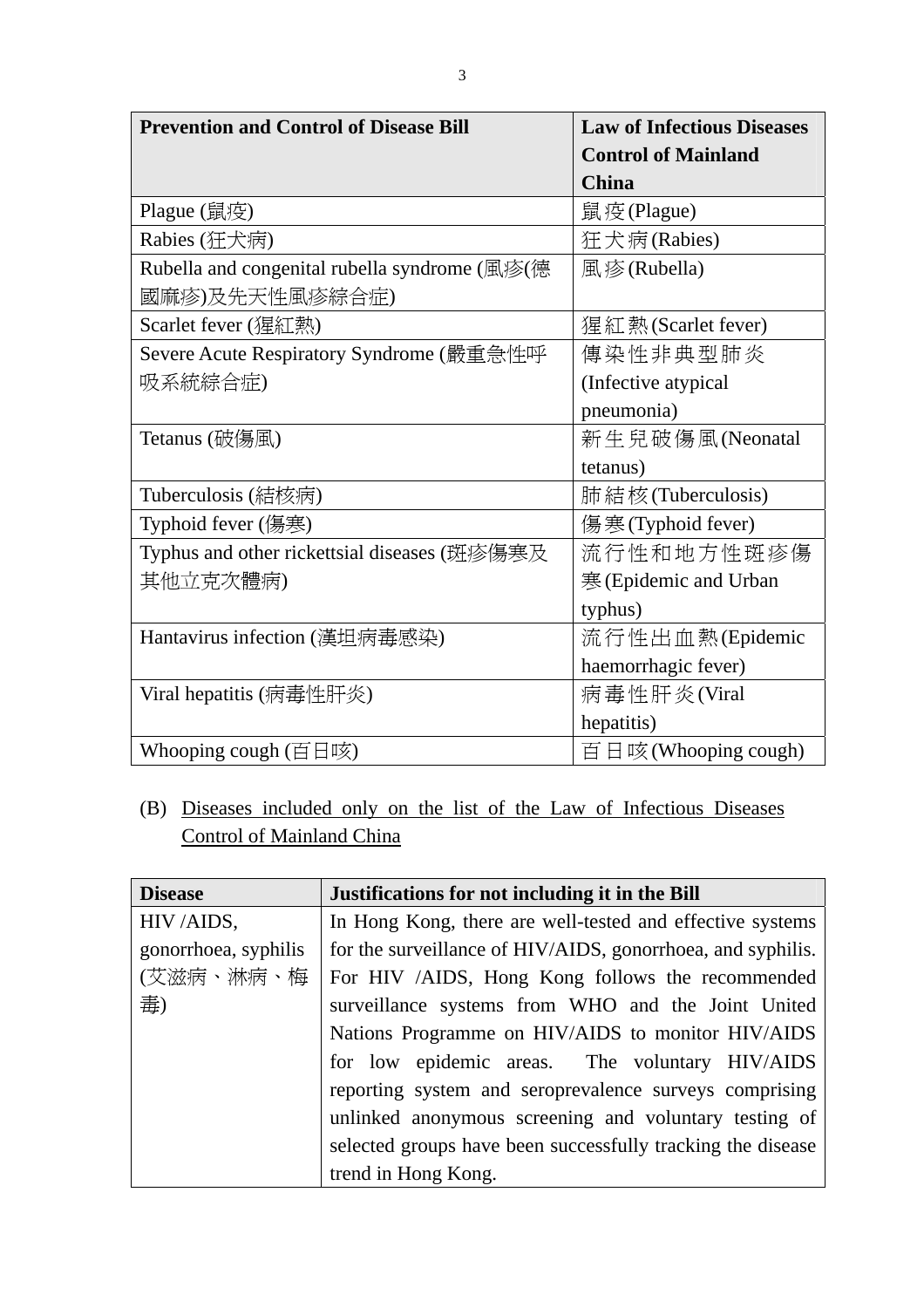| <b>Disease</b>          | Justifications for not including it in the Bill                |
|-------------------------|----------------------------------------------------------------|
|                         | The trend of Sexually Transmitted Infections (STI) such as     |
|                         | gonorrhoea and syphilis can be monitored through data          |
|                         | from public Social Hygiene Clinics (SHC) under the             |
|                         | Department of Health, community doctor-based STI               |
|                         | syndromic surveillance, syphilitic seroprevalence in blood     |
|                         | donors and antenatal women, behavioural surveillance for       |
|                         | SHC attendees and targeted surveillance for female sex         |
|                         | workers and partner notification.                              |
|                         |                                                                |
|                         | So far these systems have been very successful in              |
|                         | monitoring the trend of these diseases in Hong Kong. On        |
|                         | the other hand, there is considerable uncertainty on the       |
|                         | acceptance of the community in making them statutorily         |
|                         | notifiable.                                                    |
| <b>Brucellosis</b> (布魯氏 | Brucellosis is transmitted via contaminated animals or         |
| 菌病)                     | animal products and thus is more frequent in countries with    |
|                         | domestic animal rearing. As such, Hong Kong is not a           |
|                         | high risk area for brucellosis and has very limited epidemic   |
|                         | potential. Areas currently listed as high risk are the         |
|                         | Mediterranean Basin, South and Central America, Eastern        |
|                         | Europe, Asia, Africa, the Caribbean, and the Middle East.      |
| Influenza               | There are better surveillance systems to monitor this very     |
| (流行性感冒)                 | common infection other than through statutory notification.    |
|                         | We have a series of surveillance systems to monitor            |
|                         | influenza activity including reporting of institutional        |
|                         | outbreaks, laboratory surveillance, sentinel surveillance      |
|                         | programmes at general outpatient clinics, private clinics,     |
|                         | child care centres, elderly homes as well as hospital          |
|                         | discharge data. Hong Kong's influenza surveillance is          |
|                         | rated favorably in the international scene.                    |
| Acute haemorrhagic      | We have systems in place to monitor acute conjunctivitis in    |
| conjunctivitis(急性       | the community. These include reporting of institutional        |
| 出血性結膜炎)                 | surveillance<br>sentinel<br>systems for<br>outbreaks,<br>acute |
|                         | conjunctivitis at general outpatient clinics, private doctors' |
|                         | clinics and at child care centres.                             |
| Schistosomiasis (m      | Schistosomiasis is most prevalent in sub-Saharan Africa        |
| 吸蟲病)                    | transmitted when bathing or<br>is<br>swimming in<br>and        |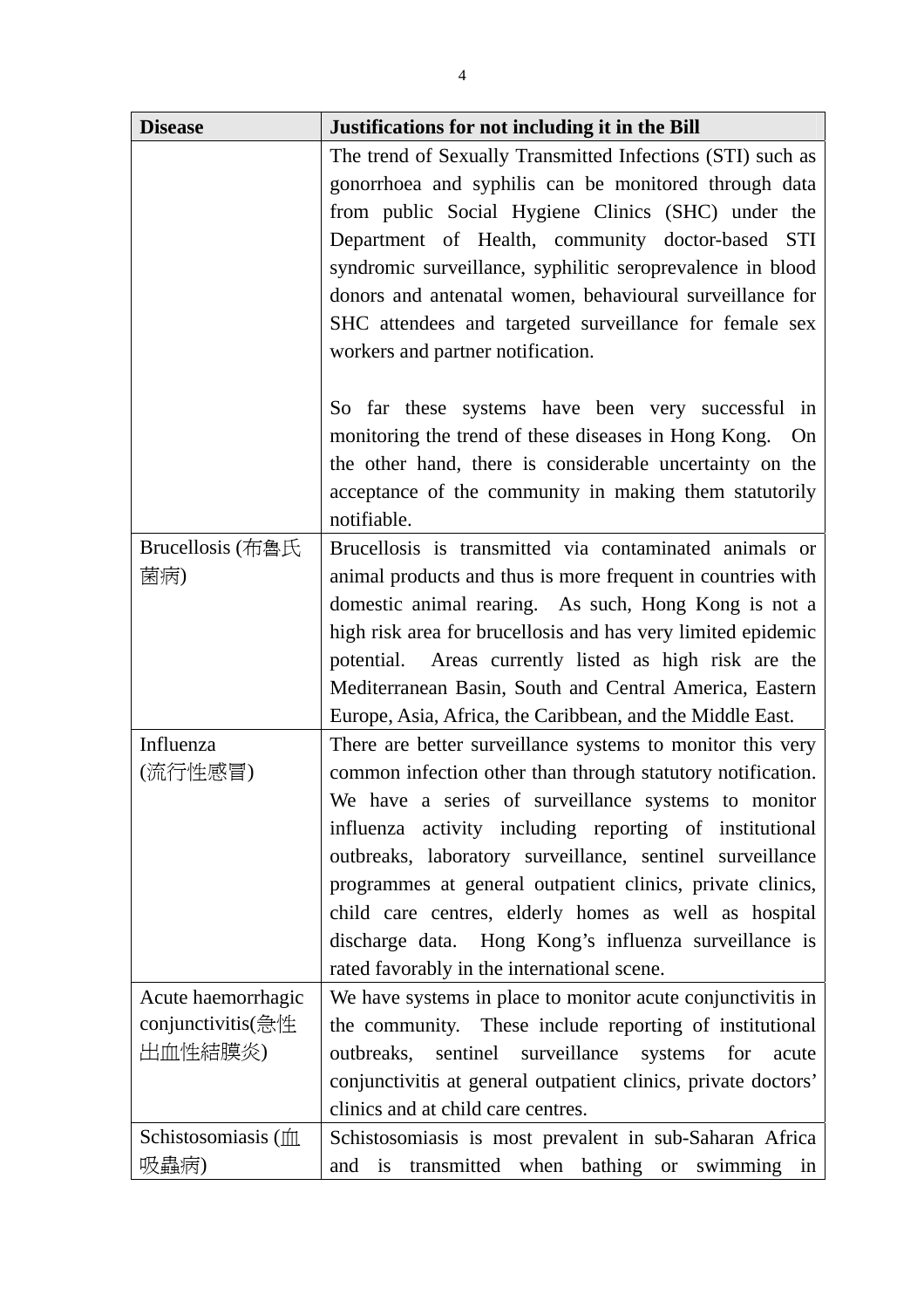| <b>Disease</b>    | Justifications for not including it in the Bill               |
|-------------------|---------------------------------------------------------------|
|                   | contaminated fresh water such as rivers and ponds.            |
|                   | Infection occurs when skin comes in contact with water in     |
|                   | which certain types of snails that carry schistosomes are     |
|                   | living. The disease is not directly transmitted from person   |
|                   | to person. Hong Kong is not at high risk of schistosomisis    |
|                   | and the epidemic potential of this infection in Hong Kong is  |
|                   | extremely low.                                                |
| Filariasis (包蟲病、  | The risk of lymphatic filariasis is extremely low in Hong     |
| 絲蟲病)              | Kong, and so is its epidemic potential. It is more common     |
|                   | in tropical areas. Infection is through intensive exposure    |
|                   | to infected mosquitoes in endemic areas. Many mosquito        |
|                   | bites over several months to years are needed to get          |
|                   | lymphatic filariasis. The disease is not directly transmitted |
|                   | from person to person.                                        |
| Visceral          | This is a rural parasitic disease, occurring in Bangladesh,   |
| leishmaniasis     | certain parts of China, India, Nepal, Pakistan, Middle East   |
| (Kala-azar) (黑熱病) | and certain parts of Africa. It is transmitted through        |
|                   | infected sandflies, which is not found in Hong Kong.<br>It is |
|                   | not usually transmitted from person to person.                |

(C) Diseases included only in the Prevention and Control of Disease Bill

| <b>Disease</b>  | Justifications for including it in the Bill                      |
|-----------------|------------------------------------------------------------------|
| Botulism (肉毒中毒) | Botulism is a rare but serious paralytic illness caused by a     |
|                 | nerve toxin that is produced by the bacterium <i>Clostridium</i> |
|                 | <i>botulinum</i> . There are three main kinds of botulism,       |
|                 | namely foodborne botulism, wound botulism and infant             |
|                 | botulism. All forms of botulism can be fatal and are             |
|                 | considered<br>medical emergencies. Antitoxin<br>as               |
|                 | administration is indicated as soon as possible after            |
|                 | clinical diagnosis has been made.                                |
|                 |                                                                  |
|                 | However, botulism (particularly the foodborne type) has          |
|                 | outbreak potential and has caused fatal cases in many            |
|                 | parts of the world. The disease is treatable if detected         |
|                 | early, and the source of botulism outbreak needs to be           |
|                 | investigated as a matter of public health emergency to           |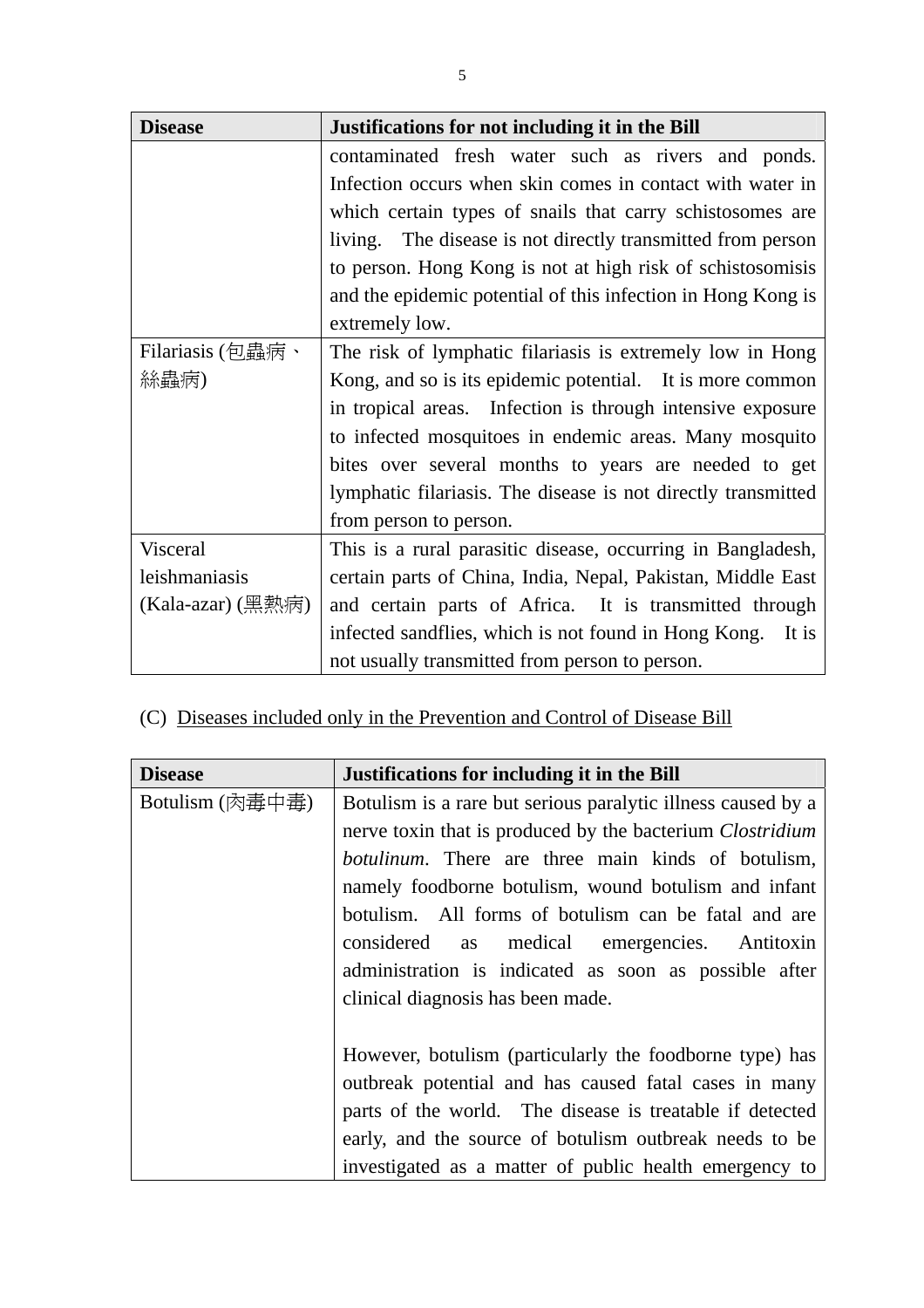| <b>Disease</b>        | Justifications for including it in the Bill                   |
|-----------------------|---------------------------------------------------------------|
|                       | prevent deaths. In addition, C. botulinum toxin is also a     |
|                       | potential agent for biological weapon.                        |
| Chickenpox $($ 水痘 $)$ | Chickenpox is a highly contagious disease mainly affects      |
|                       | children. Severe complications like encephalitis occur        |
|                       | more commonly in adults. The disease is endemic in            |
|                       | Hong Kong. Chickenpox vaccine is currently available in       |
|                       | the market. Surveillance can allow monitoring any             |
|                       | epidemiological shift of disease incidence to older age       |
|                       | groups, potentially leading to higher rates of serious        |
|                       | disease and complications.                                    |
| Community-associated  | methicillin-resistant<br>Community-associated                 |
| methicillin-resistant | Staphylococcus aureus ("CA-MRSA") commonly causes             |
| Staphylococcus aureus | skin or soft tissue infections (pimples, boils or abscesses). |
| infection (社區型耐甲      | Symptoms may include redness, warmth, swelling, skin          |
| 氧西林金黃葡萄球菌             | tenderness or pus drainage. Sometimes more serious            |
| 感染)                   | effects such as purulent wound infections,<br>severe          |
|                       | pneumonia, sepsis and even death may<br>occur.                |
|                       | Transmission occurs via skin-to-skin contact and indirect     |
|                       | contact with contaminated objects. In the past, MRSA          |
|                       | infections commonly occurred in institutionalised persons     |
|                       | and hospital patients. In recent years, many countries        |
|                       | have observed MRSA infections in healthy individuals          |
|                       | who have not been hospitalised, have not stayed in other      |
|                       | healthcare facilities or institutions and have not received   |
|                       | medical procedures in the past one year prior to symptom      |
|                       | onset. These infections are generally referred to as          |
|                       | CA-MRSA infections.                                           |
|                       |                                                               |
|                       | Compared with hospital-associated MRSA, CA-MRSA is            |
|                       | more readily transmissible and causes community and           |
|                       | institutional outbreaks in overseas countries.<br>Overseas    |
|                       | experience indicates that outbreaks may be controlled by      |
|                       | appropriate public health intervention. Early detection       |
|                       | of cases through stringent surveillance, contact tracing;     |
|                       | prompt control measures of specific hygiene advice and        |
|                       | proper disinfection and treatment are key elements in such    |
|                       | intervention. Some Nordic countries have been successful      |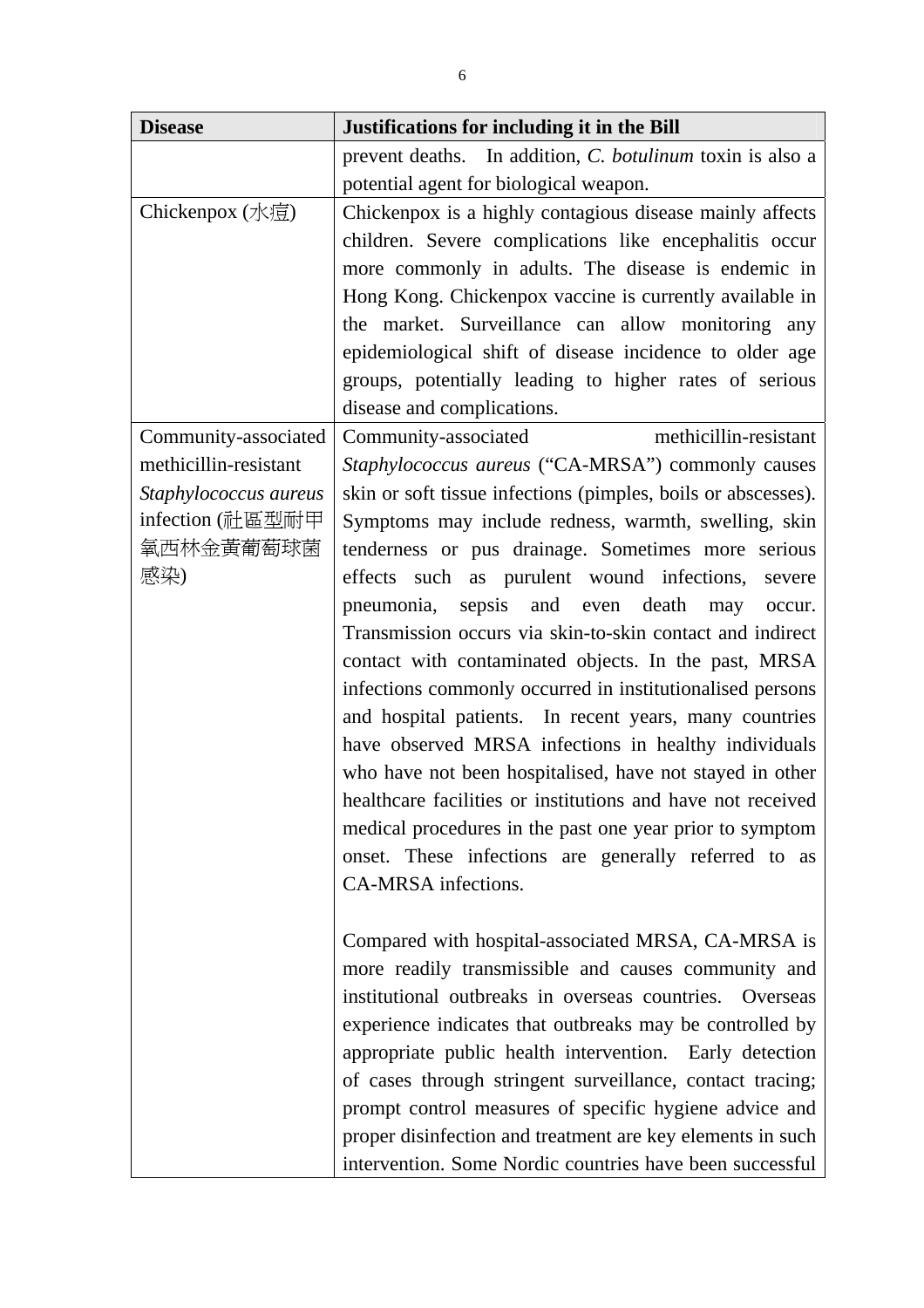| <b>Disease</b>           | Justifications for including it in the Bill               |
|--------------------------|-----------------------------------------------------------|
|                          | in keeping a low incidence of CA-MRSA infection in the    |
|                          | community through implementing similar public health      |
|                          | measures. Since the disease has been made notifiable in   |
|                          | January 2007, we have recorded more than 170 cases in     |
|                          | 2007. We need to continue to monitor the disease trend to |
|                          | implement effective public health preventive and control  |
|                          | measures locally.                                         |
| Creutzfeldt-Jakob        | Creutzfeldt-Jakob Disease (CJD) refers to a progressive   |
| disease (克雅二氏症)          | neurodegenerative disorder which may be sporadic,         |
|                          | iatrogenic or familial. A new variant known as variant    |
|                          | CJD was first identified in 1996. It is one of a group of |
|                          | called<br>Transmissible<br>diseases<br>Spongiform         |
|                          | Encephalopathies (TSEs) that affect humans and animals.   |
|                          | The variant CJD is strongly linked to a TSE of cattle     |
|                          | called Bovine Spongiform Encephalopathy (BSE), or the     |
|                          | mad cow disease. Transmission to human is probably        |
|                          | through food and transfusion of blood products from       |
|                          | infected persons.                                         |
|                          |                                                           |
|                          | More than 40 cases of CJD were detected in Hong Kong      |
|                          | since 1996, including one case of variant CJD probably    |
|                          | acquired in the United Kingdom. CJD is ultimately fatal   |
|                          | and the public shows a high degree of concern. Public     |
|                          | health interventions call for the monitoring of CJD,      |
|                          | particularly the variant and iatrogenic forms.            |
| Haemophilus              | Haemophilus influenzae type b (Hib) causes meningitis     |
| <i>influenzae</i> type b | and other severe infections (e.g. pneumonia, bacteremia,  |
| infection (invasive)     | septic arthritis, epiglottitis or septicaemia) primarily  |
| (乙型流感嗜血桿菌                | among infants and children below 5 years of age.<br>The   |
| 感染(侵入性))                 | disease causes serious complications and mortality        |
|                          | especially in children. Enhanced surveillance allows      |
|                          | more accurate estimation of the disease burden in the     |
|                          |                                                           |
|                          | population. Chemoprophylaxis may be necessary to          |
|                          | protect the contacts of cases of Hib invasive infection.  |
| Legionnaires' disease    | Legionnaires' Disease is a pneumonic disease that caused  |
| (退伍軍人病)                  | by Legionella bacteria. Majority of patients were elderly |
|                          | males who had ever smoked. Legionella bacteria are        |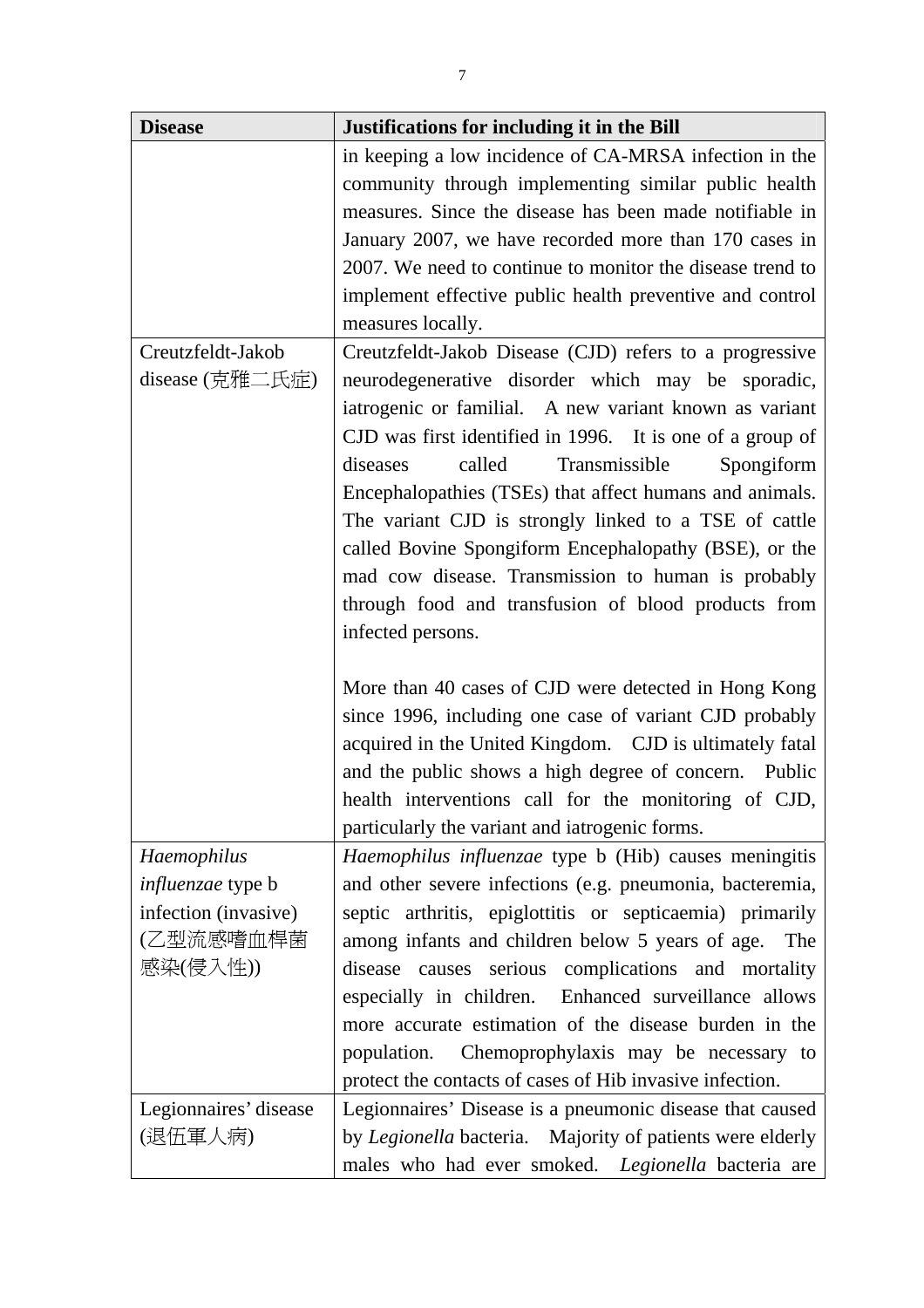| <b>Disease</b>    | Justifications for including it in the Bill                   |
|-------------------|---------------------------------------------------------------|
|                   | ubiquitous in our environment and can be found in             |
|                   | aqueous environment in a large variety of habitats such as    |
|                   | cold and hot water tanks, cooling towers, whirlpool and       |
|                   | spas, water fountains, and respiratory therapy equipment.     |
|                   | It is known that the bacteria have caused a number of         |
|                   | outbreaks in institutions and hotels in some other            |
|                   | countries. From 1994 to 2007, 63 sporadic cases of            |
|                   | Legionnaires' Disease had been reported in Hong Kong          |
|                   | and 6 of them were fatal cases. Since the disease has the     |
|                   | capability of causing community outbreaks, there is a         |
|                   | need to keep this disease on our list of notifiable diseases  |
|                   | in order to implement timely surveillance and control.        |
| Listeriosis (李斯特菌 | This is an emerging food-borne disease noted in many          |
| 病)                | parts of the world. Listeriosis predominantly affects         |
|                   | newborns, the elderly, pregnant women and the                 |
|                   | immunocompromised persons. Human infection is                 |
|                   | mainly acquired through consumption of contaminated           |
|                   | food or transplacentally from mother to the foetus. The       |
|                   | clinical consequences of listeriosis can be severe as it can  |
|                   | lead to miscarriage in pregnant women and serious illness     |
|                   | in debilitated individuals. The reported case fatality is     |
|                   | around 30% in infected newborns, and $25 - 30\%$ in           |
|                   | non-pregnant adults.                                          |
|                   |                                                               |
|                   | Common-source foodborne outbreaks caused by <i>Listeria</i>   |
|                   | <i>monocytogenes</i> may occur if a food source is            |
|                   | contaminated. Several outbreaks of foodborne listeriosis      |
|                   | have been identified in Europe in the past. Contaminated      |
|                   | food vehicle (e.g., ice cream) has also been previously       |
|                   | found in Hong Kong. Regular surveillance of listeriosis,      |
|                   | along with rapid epidemiological investigation can            |
|                   | identify the<br>cases and halt these potentially              |
|                   | common-source outbreaks. There are about 8 - 15               |
|                   | sporadic listeriosis cases reported annually in recent years. |
| Psittacosis (鸚鵡熱) | This infection is acquired by inhaling dried droppings,       |
|                   | secretions and dust from feathers of infected birds.          |
|                   | Parrot birds are the main reservoir of the disease.           |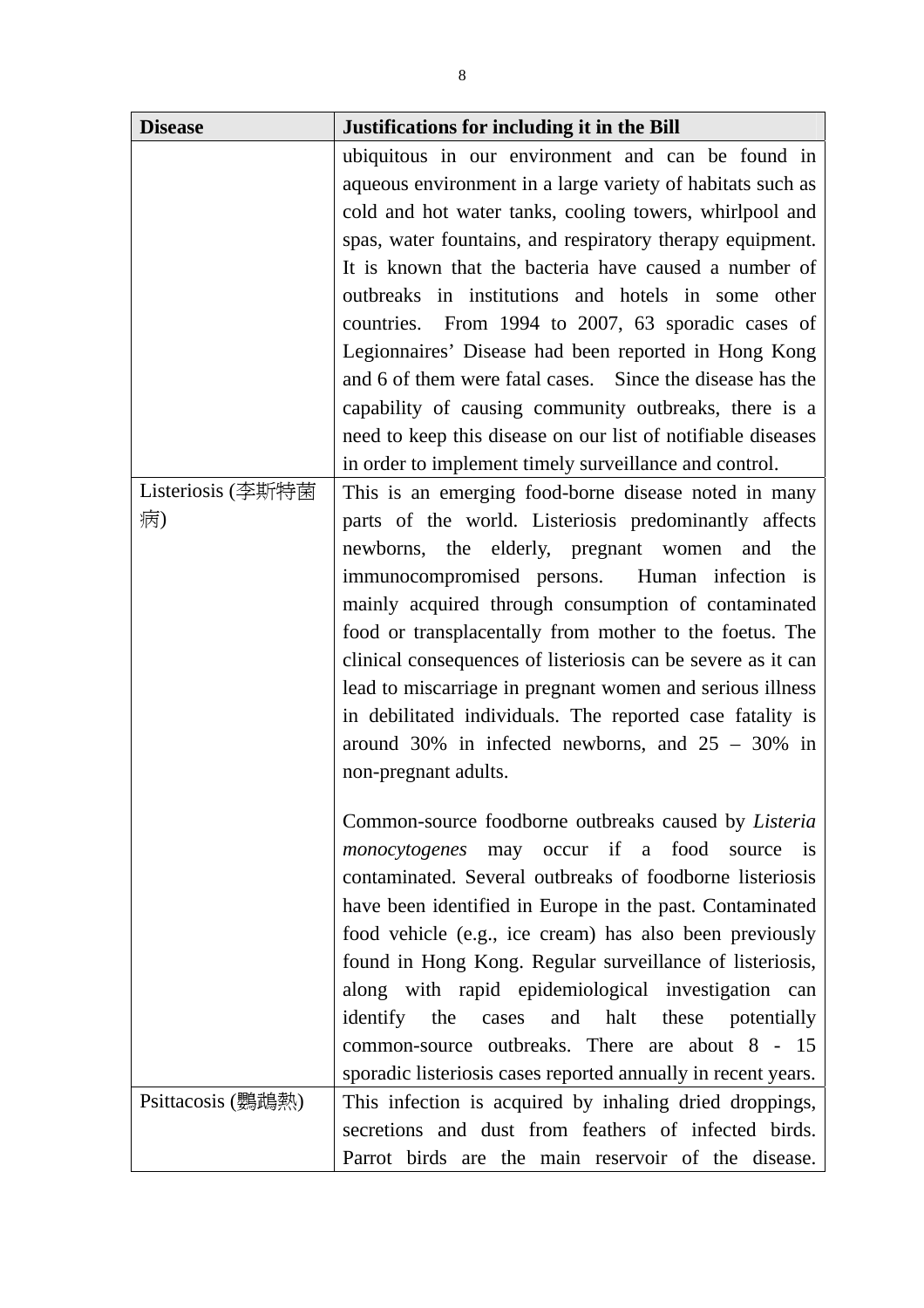| <b>Disease</b>      | Justifications for including it in the Bill                        |
|---------------------|--------------------------------------------------------------------|
|                     | Apparently healthy birds can be carriers and shed the              |
|                     | infectious agent, intermittently for weeks and months,             |
|                     | particularly when they are stressful due to crowded                |
|                     | environment or during transport. Infected patient presents         |
|                     | with chest infection. The disease can be severe especially         |
|                     | in elderly persons.                                                |
|                     |                                                                    |
|                     | Department of Health received two reports of sporadic              |
|                     | cases in 2005 and two in 2007. Outbreaks have been                 |
|                     | occasionally reported overseas in households, pet shops,           |
|                     | aviaries, avian exhibits and pigeon lofts.                         |
| Q fever (寇熱)        | Q fever is a zoonotic disease caused by <i>Coxiella burnetii</i> , |
|                     | a bacterium that is distributed globally. It can cause a           |
|                     | severe acute disease, a chronic fatigue-like syndrome, and         |
|                     | potentially fatal heart disease. The causative agent is            |
|                     | easy to disseminate and highly infectious. It can be               |
|                     | developed for use in biological warfare and is considered          |
|                     | a potential terrorist threat.                                      |
| Relapsing fever (回歸 | Relapsing fever is a louse-borne endemic disease and               |
| 熱)                  | tick-borne epidemic bacterial disease caused by <i>Borrelia</i>    |
|                     | <i>recurrentis</i> and other <i>Borrelia</i> species respectively. |
|                     | Louse-borne relapsing fever occurs in Asia, eastern                |
|                     | Africa, Central Africa and South America. Tick-borne               |
|                     | disease occurs throughout tropical Africa, some foci in            |
|                     | India, Iran, Portugal, Saudi Arabia, Spain, northern Africa,       |
|                     | central Asia, and North and South America. Relapsing               |
|                     | fever has been observed in all parts of the world except           |
|                     | Australia and New Zealand. In Hong Kong, the last                  |
|                     | notified case was in 1950.                                         |
|                     |                                                                    |
|                     | The disease is usually presented with fever which relapses         |
|                     | periodically, rash, gastrointestinal and respiratory               |
|                     | symptoms. Severe cases may develop encephalitis.                   |
|                     | Case-fatality rate in untreated cases is between 2% to             |
|                     | 10%. In view of the world-wide distribution of the                 |
|                     | disease, the potential of causing severe complications, and        |
|                     | increased international travel in current era, monitoring          |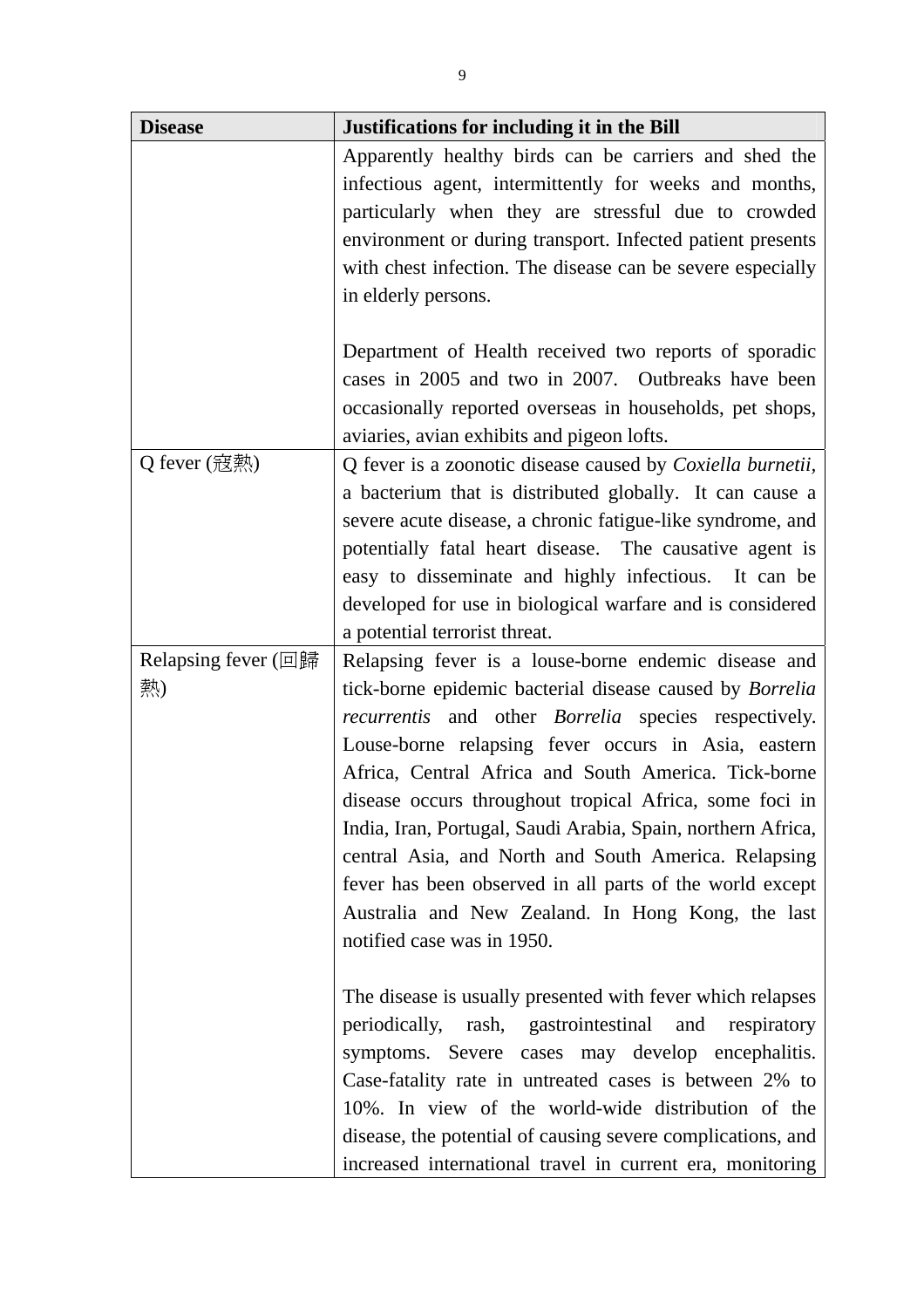| <b>Disease</b>     | Justifications for including it in the Bill                   |
|--------------------|---------------------------------------------------------------|
|                    | the cases and preventing the spread of this disease is        |
|                    | important.                                                    |
| Smallpox $(天$ 花)   | Smallpox is an acute contagious disease that has killed up    |
|                    | to 30% of cases, and caused scarring and blindness in the     |
|                    | survivors. Smallpox no longer exists as a naturally           |
|                    | occurring disease but it remains high on the list of          |
|                    | biological weapons as it can be easily disseminated and       |
|                    | transmitted from person to person. Some laboratories in       |
|                    | the world retain culture stocks of the virus. Rapid           |
|                    | detection and control actions (e.g. isolation of patients and |
|                    | vaccination of contacts) are required to contain the          |
|                    | disease.                                                      |
| Streptococcus suis | Streptococcus suis is an important bacterial pathogen of      |
| infection (豬鏈球菌感   | pigs, and is endemic in most pig-rearing countries. It is     |
| 染)                 | a known zoonotic agent. People in close contact with          |
|                    | pigs or raw pig products are potentially at risk.             |
|                    | Transmission to human is most likely to occur through         |
|                    | wounds on the skin, including minor abrasions.<br>This        |
|                    | serious disease can be fatal, and can cause permanent         |
|                    | hearing loss in survivors. In view of the large outbreak      |
|                    | in Sichuan province in the Mainland in 2005, Hong Kong        |
|                    | has listed Streptococcus suis infection as a statutory        |
|                    | notifiable infectious disease since 2 August 2005 to better   |
|                    | understand the local epidemiology. In the past few            |
|                    | years, 4 to 13 sporadic cases have been reported every        |
|                    | There is a need to continue monitor the<br>year.              |
|                    | epidemiology of this infection.                               |
| West Nile Virus    | West Nile Virus infection is a mosquito-borne disease         |
| Infection (西尼羅河病   | which may cause fever, headache and body aches. Severe        |
| 毒感染)               | infection may result in meningitis, encephalitis or even      |
|                    | death. Overall case fatality rate reported in recent          |
|                    | overseas outbreaks was about 4-14%. The spread of West        |
|                    | Nile Virus across continents from Europe and Africa to        |
|                    | the Americas has attracted major attention. International     |
|                    | travel, importation of birds and mosquitoes, and migration    |
|                    | of birds are risk factors for the international spread of     |
|                    | West Nile Virus. Several species of mosquitoes including      |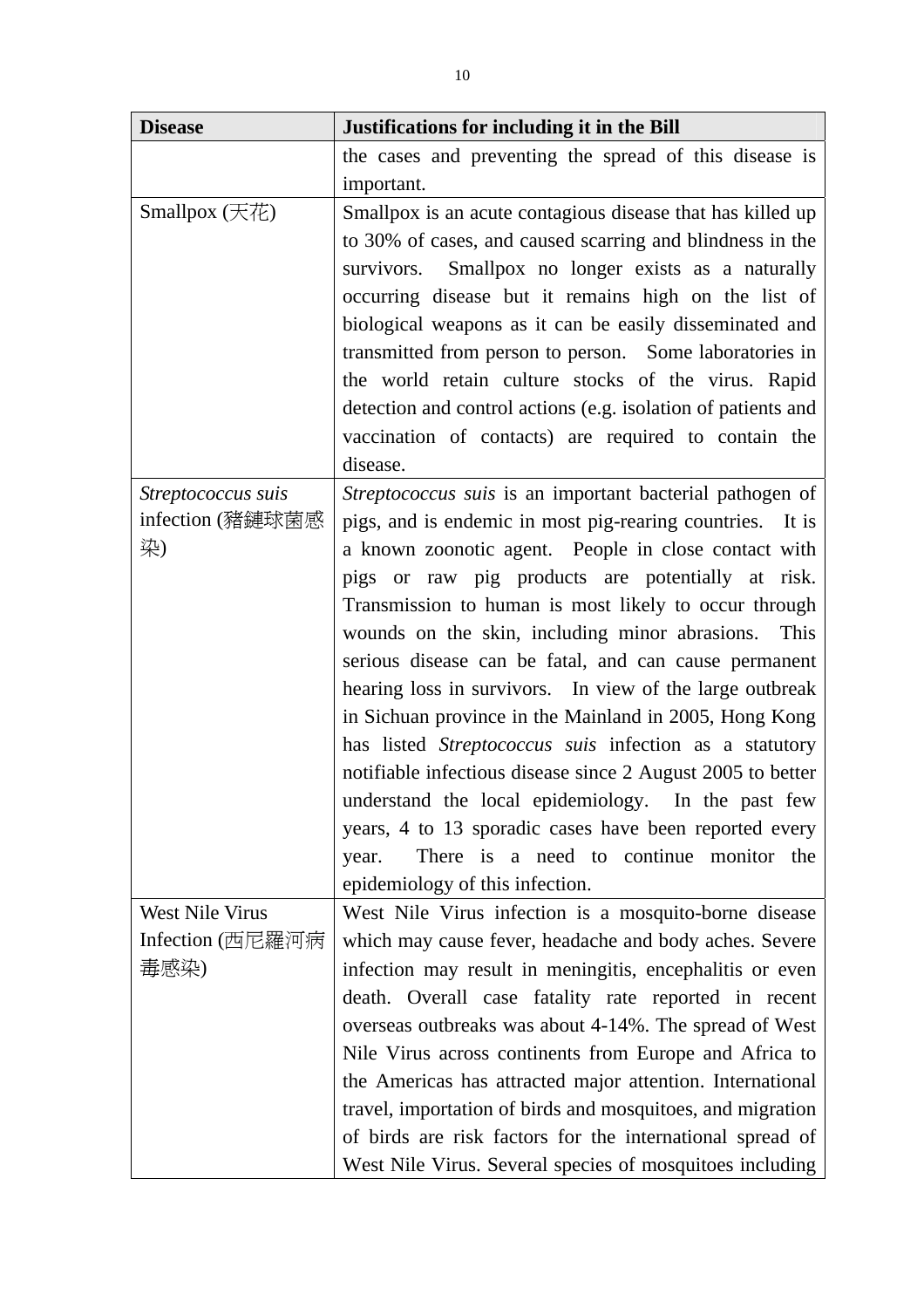| <b>Disease</b>     | Justifications for including it in the Bill                    |
|--------------------|----------------------------------------------------------------|
|                    | Culex quinquefasciatus, Culex pipiens, Aedes albopictus,       |
|                    | and <i>Aedes vexans</i> which are known to be vectors overseas |
|                    | are common in Hong Kong. Besides, overseas reports of          |
|                    | spreading of the virus through blood transfusion is also a     |
|                    | public health concern, which is potential preventable.         |
| Viral haemorrhagic | Viral haemorraghic fever refers to a group of diseases         |
| fever (病毒性出血熱)     | caused by mainly four distinct families of virus including     |
|                    | arenaviruses, filoviruses, bunyaviruses, and flaviruses.       |
|                    | Although, most viruses associated with VHF are zoonotic        |
|                    | or vector-borne, some virus (Ebola virus) can be               |
|                    | potentially transmitted through human-to-human contacts.       |
|                    | Infections are characterized by haemorraghe under the          |
|                    | skin, internal organs and from body orifices such as           |
|                    | mouth and eyes. Severe cases results in shock, seizures        |
|                    | and coma and can be life-threatening.                          |
| Yellow fever (黃熱病) | Yellow Fever is a mosquito-borne disease caused by             |
|                    | yellow fever virus. It is endemic in the tropical regions      |
|                    | of Central and South America and Sub-Saharan Africa.           |
|                    | It is one of the quarantinable diseases under the previous     |
|                    | International Health Regulations. Countries are required       |
|                    | to report cases of yellow fever. Symptoms of infection         |
|                    | include fever, headache, chills, nausea, vomiting, and         |
|                    | muscle pain, especially backache. Severe cases may             |
|                    | develop liver and kidney failure, and internal bleeding.       |
|                    | The case-fatality rate is more than 20%.                       |
|                    |                                                                |
|                    | It is transmitted by bites of infected mosquitoes.             |
|                    | Humans and mosquitoes are the reservoirs in urban areas.       |
|                    | The mosquito, <i>Aedes albopictus</i> , which is a potential   |
|                    | vector capable of carrying and transmitting yellow fever       |
|                    | virus to humans, is commonly found in Hong Kong.               |
|                    | Although the last recorded case was in 1945, there still       |
|                    | exists the risk of yellow fever being introduced into Hong     |
|                    | Kong by infected visiting international passengers and         |
|                    | persons returning from the Yellow Fever endemic areas.         |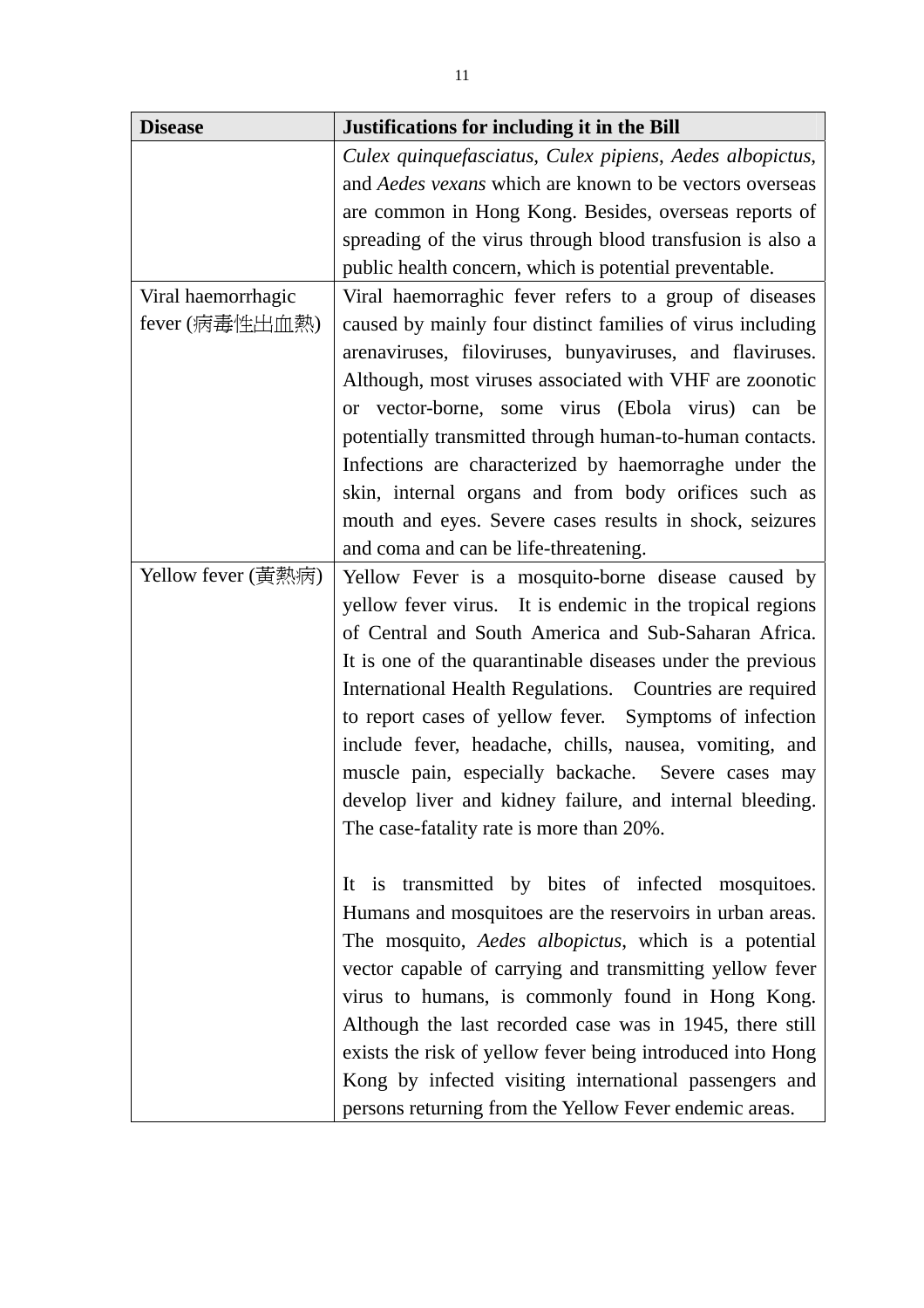### **Scheduled Infectious Agents**

3. Under section 44 of the Biosafety Management Regulation of Laboratories for Micro-organisms of Mainland China, leakages of highly pathogenic microbiological pathogens from laboratory must be reported. However, the Act does not carry a list of agent.

4. Infectious agents proposed to be included to Schedule 2 to the Bill are agents the handling of which in the laboratory will pose a risk to the community in the case of leakage. According to the World Health Organization classification, Risk Group 3 and 4 agents are capable of causing community risk at different degrees –

- Risk Group 3 (high individual risk, low community risk) A pathogen that usually causes serious human or animal disease but does not ordinarily spread from one infected individual to another. Effective treatment and preventive measures are available.
- Risk Group 4 (high individual and community risk) A pathogen that usually causes serious human or animal disease and that can be readily transmitted from one individual to another, directly or indirectly. Effective treatment and preventive measures are not usually available.

5. Apart from the above risk group classification, factors such as endemicity if introduced to Hong Kong, whether the organism has been eradicated globally and its potential as a bioterrorism agent were also taken into account. Reference was taken from different countries, e.g. Australia, UK, USA on designation of biosafety levels of various agents in drawing up the list. The classification of the infectious agents and justification for including them in Schedule 2 to the Bill are at **Table 2**.

| Table 2 - The classification of infectious agents and justifications for   |
|----------------------------------------------------------------------------|
| including them in Schedule 2 to the Prevention and Control of Disease Bill |

| Agent |                           | <b>Disease caused by</b> | <b>Classification</b> / |
|-------|---------------------------|--------------------------|-------------------------|
|       |                           | the agent                | justification           |
|       | <b>Bacillus</b> anthracis | Anthrax                  | Risk group 3 agent;     |
|       | (炭疽芽胞桿菌)                  | (炭疽)                     | Potential bioterrorism  |
|       |                           |                          | agent                   |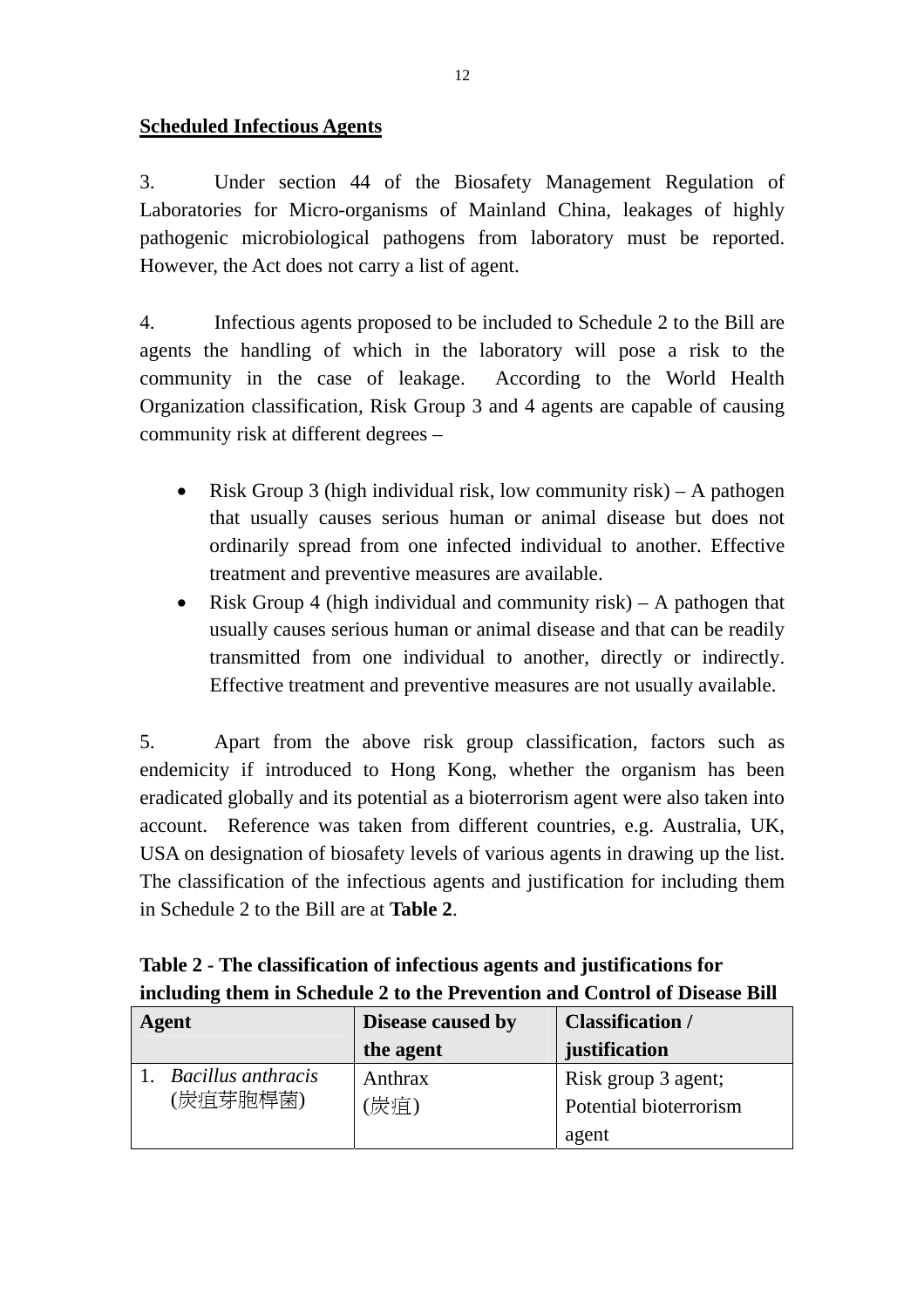| <b>Agent</b> |                                                                  | Disease caused by                                                                                         | <b>Classification /</b>                                      |
|--------------|------------------------------------------------------------------|-----------------------------------------------------------------------------------------------------------|--------------------------------------------------------------|
|              |                                                                  | the agent                                                                                                 | justification                                                |
| 2.           | Clostridium<br>botulinum (肉毒桿<br>菌)                              | <b>Botulism</b><br>(肉毒中毒)                                                                                 | Potential bioterrorism<br>agent                              |
| 3.           | Crimean-Congo<br>haemorrhagic fever<br>virus (克里米亞-剛<br>果出血熱病毒)  | Crimean-Congo<br>haemorrhagic fever<br>(克里米亞-剛果出<br>血熱)                                                   | Risk group 4 agent                                           |
| 4.           | Dengue virus(登革<br>病毒)                                           | Dengue fever/<br>haemorrhagic fever<br>(登革熱/出血熱)                                                          | Potential for introduction<br>and endemicity in Hong<br>Kong |
| 5.           | Ebola virus (埃博拉<br>病毒)                                          | Ebola haemorrhagic<br>fever<br>(埃博拉出血熱)                                                                   | Risk group 4 agent                                           |
| 6.           | Francisella<br>tularensis $(\pm \overleftrightarrow{E})$ 桿<br>菌) | Tularaemia<br>(土拉菌病)                                                                                      | Risk group 3 agent;<br>Potential bioterrorism<br>agent       |
| 7.           | Guanarito virus (瓜<br>納瑞托病毒)                                     | Venezuelan<br>haemorrhagic fever<br>(委內瑞拉出血熱)                                                             | Risk group 4 agent                                           |
| 8.           | Hantavirus (漢坦病<br>毒)                                            | Haemorrhagic fever<br>with renal syndrome /<br>Hantavirus pulmonary<br>syndrome<br>(腎綜合症出血熱/<br>漢坦病毒肺綜合症) | Risk group 3 agent                                           |
| 9.           | Hendra virus (亨德<br>拉病毒)                                         | Hendra virus infection<br>(pneumonitis and<br>encephalitis)<br>(亨德拉病毒感染<br>(肺炎和腦炎))                       | Risk group 4 agent                                           |
|              | 10. Herpes simiae virus<br>(B virus) (猴疱疹病<br>毒 (B病毒))           | Herpes simiae virus<br>infection<br>(meningoencephalitis)<br>(猴疱疹病毒感染<br>(腦膜腦炎))                          | Risk group 4 agent                                           |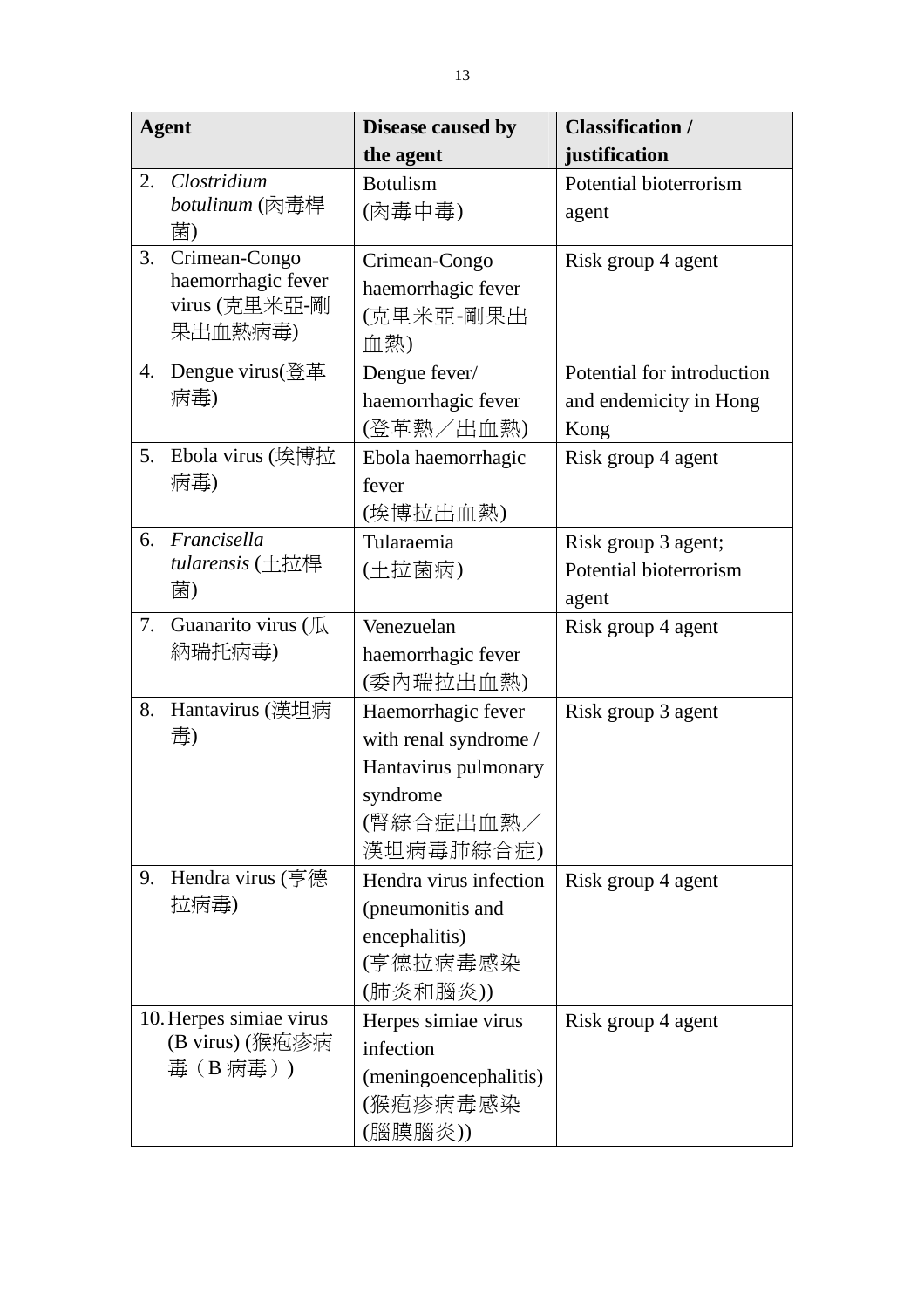| <b>Agent</b>                                                                                | Disease caused by                                                                                                      | <b>Classification /</b>                   |
|---------------------------------------------------------------------------------------------|------------------------------------------------------------------------------------------------------------------------|-------------------------------------------|
|                                                                                             | the agent                                                                                                              | justification                             |
| 11. Influenza virus type<br>A (subtype H2, H5<br>and H7) (流行性感冒<br>病毒甲型(H2, H5 及<br>H7 亞型)) | Influenza A H <sub>2</sub> , H <sub>5</sub><br>and H7 infection<br>(甲型流行性感冒病<br>毒 (H2、H5 及 H7<br>亞型)感染)                | Risk group 3 agent;<br>Pandemic potential |
| 12. Japanese encephalitis<br>virus (日本腦炎病<br>毒)                                             | Japanese encephalitis<br>(日本腦炎)                                                                                        | Risk group 3 agent                        |
| 13. Junin virus (鳩寧病<br>毒)                                                                  | Argentinian<br>haemorrhagic fever<br>(阿根廷出血熱)                                                                          | Risk group 4 agent                        |
| 14. Kyasanur Forest<br>disease virus (基薩諾<br>爾森林病病毒)                                        | <b>Kyasanur Forest</b><br>disease<br>(meningoencephalitis<br>and haemorrhagic<br>fever)<br>(基薩諾爾森林病<br>(腦膜腦炎及出血<br>熱)) | Risk group 4 agent                        |
| 15. Lassa virus (拉沙病<br>毒)                                                                  | Lassa fever<br>(haemorrhagic fever)<br>(拉沙熱(出血熱))                                                                      | Risk group 4 agent                        |
| 16. Machupo virus (馬秋<br>波病毒)                                                               | Bolivian haemorrhagic<br>fever<br>(玻利維亞出血熱)                                                                            | Risk group 4 agent                        |
| 17. Marburg virus (馬爾<br>堡病毒)                                                               | Marburg<br>haemorrhagic fever<br>(馬爾堡出血熱)                                                                              | Risk group 4 agent                        |
| 18. Monkeypox virus (猴<br>痘病毒)                                                              | Monkeypox<br>(猴痘)                                                                                                      | Risk group 3 agent                        |
| 19. Mycobacterium<br>tuberculosis<br>(multidrug-resistant)<br>(結核分枝桿菌(耐多<br>藥))             | Tuberculosis<br>(結核病)                                                                                                  | Risk group 3 agent                        |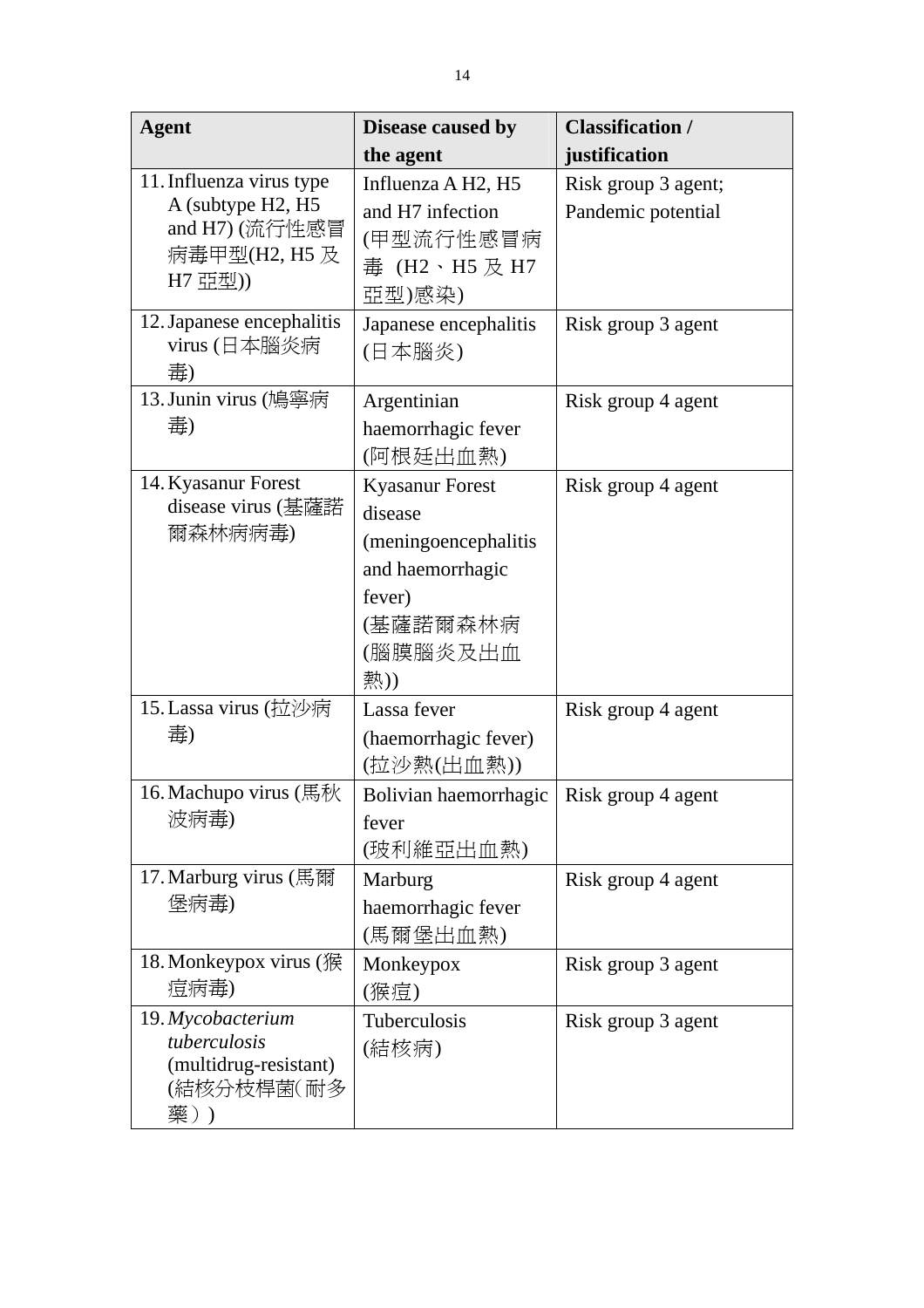| <b>Agent</b>                                                                             | Disease caused by                                                    | <b>Classification /</b>                                                        |
|------------------------------------------------------------------------------------------|----------------------------------------------------------------------|--------------------------------------------------------------------------------|
|                                                                                          | the agent                                                            | justification                                                                  |
| 20. Nipah virus (尼巴病<br>毒)                                                               | Nipah virus infection<br>(encephalitis)<br>(尼巴病毒感染(腦<br>炎))          | Risk group 4 agent                                                             |
| 21. Omsk haemorrhagic<br>fever virus (鄂木斯<br>克出血熱病毒)                                     | Omsk haemorrhagic<br>fever<br>(鄂木斯克出血熱)                              | Risk group 4 agent                                                             |
| 22. Poliovirus (wild) (脊<br>髓灰質炎病毒 (野毒<br>株))                                            | Poliomyelitis<br>(脊髓灰質炎)                                             | Global eradication<br>programme in progress                                    |
| 23. Rabies or<br>rabies-related virus<br>(狂犬病毒或類狂犬<br>病毒)                                | Rabies<br>(狂犬病)                                                      | Risk group 3 agent                                                             |
| 24. Rift Valley fever<br>virus (立夫特谷熱病<br>毒)                                             | <b>Rift Valley fever</b><br>(haemorrhagic fever)<br>(立夫特谷熱(出血<br>熱)) | Risk group 3 agent                                                             |
| 25. Sabia virus (薩比亞<br>病毒)                                                              | <b>Brazilian</b><br>haemorrhagic fever<br>(巴西出血熱)                    | Risk group 4 agent                                                             |
| 26. Severe acute<br>respiratory syndrome<br>(SARS)-coronavirus<br>(嚴重急性呼吸系統<br>綜合症-冠狀病毒) | <b>SARS</b><br>(嚴重急性呼吸系統<br>綜合症)                                     | Risk group 3 agent                                                             |
| 27. Tick-borne<br>encephalitis virus (蜱<br>傳腦炎病毒)                                        | Tick-borne<br>encephalitis<br>(蜱傳腦炎)                                 | Risk group 4 agent                                                             |
| 28. Variola virus (天花病<br>毒)                                                             | Smallpox<br>(天花)                                                     | Risk group 4 agent;<br>Potential bioterrorism<br>agent;<br>eradicated globally |